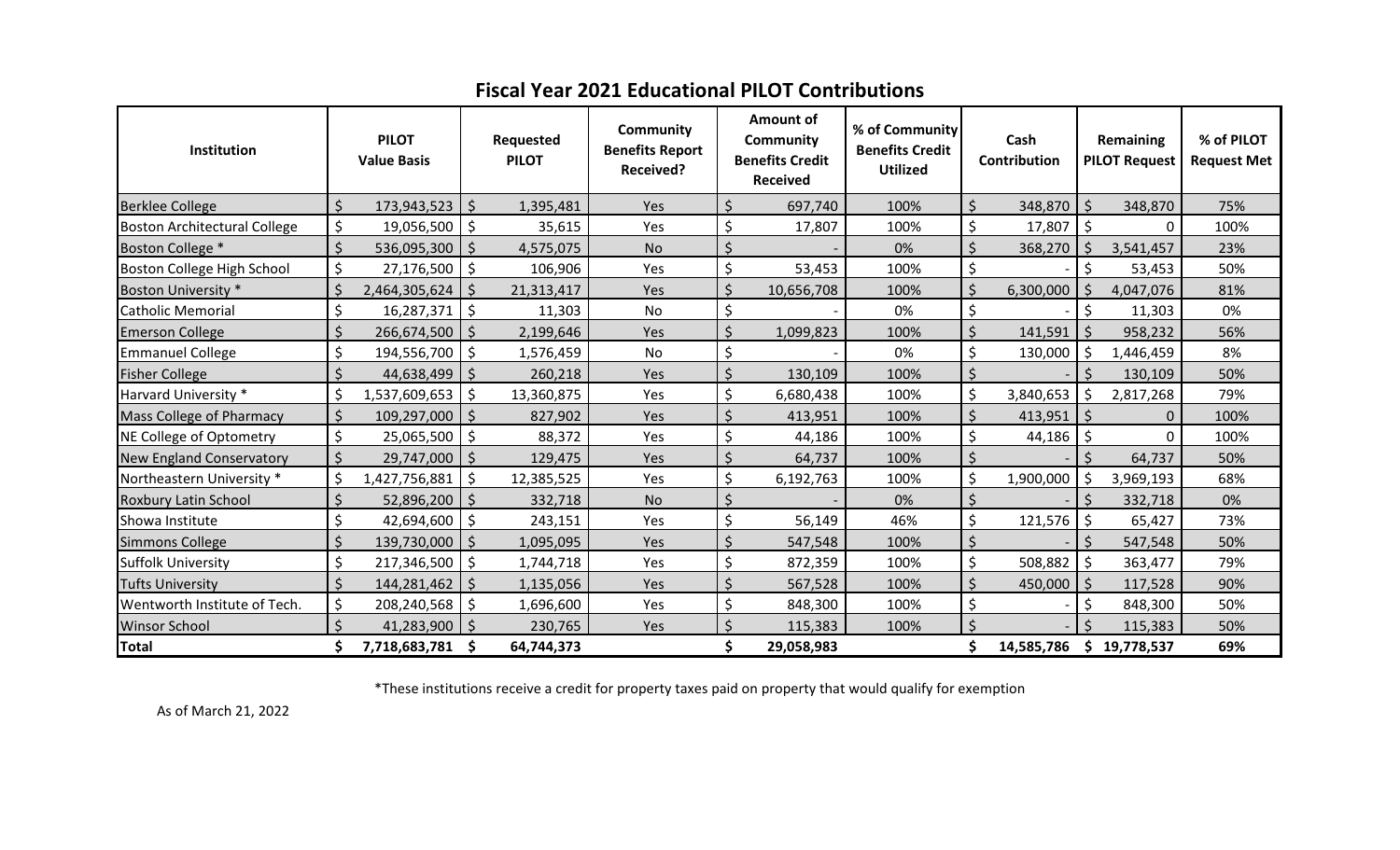| <b>Fiscal Year 2021 Medical PILOT Contributions</b> |  |  |
|-----------------------------------------------------|--|--|
|-----------------------------------------------------|--|--|

| Institution                      |    | <b>PILOT</b><br><b>Value Basis</b> |         | Requested<br><b>PILOT</b> | Community<br><b>Benefits Report</b><br><b>Received?</b> |    | Amount of<br>Community<br><b>Benefits Credit</b><br><b>Received</b> | % of Community<br><b>Benefits Credit</b><br><b>Utilized</b> | Cash<br>Contribution |            | Remaining<br><b>PILOT Request</b> |           | % of PILOT<br><b>Request Met</b> |
|----------------------------------|----|------------------------------------|---------|---------------------------|---------------------------------------------------------|----|---------------------------------------------------------------------|-------------------------------------------------------------|----------------------|------------|-----------------------------------|-----------|----------------------------------|
| <b>Beth Israel Deaconess</b>     | Ś  | 813,129,901                        | \$.     | 7,007,363                 | Yes                                                     |    | 3,503,682                                                           | 100%                                                        | \$                   | 3,503,682  | \$                                |           | 100%                             |
| Boston Children's Hospital *     | \$ | 724,318,100                        | \$.     | 6,187,759                 | Yes                                                     |    | 4,640,820                                                           | 100%                                                        |                      | 1,229,474  | $\zeta$                           | $\Omega$  | 100%                             |
| <b>Boston Medical Center *</b>   |    | 59,006,200                         | \$      | 1,173,927                 | Yes                                                     |    | 880,445                                                             | 100%                                                        |                      |            |                                   | 263,975   | 78%                              |
| Brigham and Women's Hosp.        | \$ | 820,202,335                        | .S      | 7,065,219                 | Yes                                                     | \$ | 3,024,525                                                           | 86%                                                         |                      | 3,024,526  | \$                                | 1,016,168 | 86%                              |
| Dana Farber Cancer Institute     | \$ | 373,291,603                        | $\zeta$ | 3,067,246                 | <b>Yes</b>                                              | Ś  | 1,533,623                                                           | 100%                                                        | \$                   | 1,533,623  | \$                                |           | 100%                             |
| Faulkner Hospital                | \$ | 162,003,500                        | -\$     | 1,290,651                 | Yes                                                     | \$ | 570,074                                                             | 88%                                                         |                      | 570,074    | \$                                | 150,503   | 88%                              |
| <b>Franciscan Hospital</b>       |    | 50,402,000                         | -\$     | 310,820                   | <b>Yes</b>                                              | \$ | 155,410                                                             | 100%                                                        | \$                   |            | Ś.                                | 155,410   | 50%                              |
| <b>Harvard Vanguard</b>          | \$ | 109,848,200                        | -\$     | 832,741                   | No                                                      | \$ |                                                                     | 0%                                                          |                      |            |                                   | 832,741   | 0%                               |
| <b>Hebrew Rehabilitation Ctr</b> |    | 41,744,000                         | \$      | 234,805                   | No                                                      | \$ |                                                                     | 0%                                                          |                      | 31,519     | \$                                | 203,286   | 13%                              |
| Joslin Diabetes Center           |    | 86,293,700                         | -Ş      | 625,939                   | No.                                                     | \$ |                                                                     | 0%                                                          |                      |            |                                   | 625,939   | 0%                               |
| Mass Eye & Ear Infirmary         | Ś  | 116,908,100                        | -S      | 894,725                   | Yes                                                     | \$ | 436,452                                                             | 98%                                                         |                      | 436,452    |                                   | 10,911    | 99%                              |
| <b>Mass General Hospital</b>     | \$ | 1,787,806,829                      | \$      | 15,564,761                | Yes                                                     | \$ | 6,875,006                                                           | 88%                                                         |                      | 6,875,006  | S.                                | 1,814,749 | 88%                              |
| New England Baptist Hosp.        | \$ | 132,181,873                        | -\$     | 1,028,825                 | <b>Yes</b>                                              | \$ | 514,412                                                             | 100%                                                        |                      | 370,872    | \$                                | 143,540   | 86%                              |
| <b>Shriners Hospital</b>         | \$ | 106,097,400                        | -\$     | 799,810                   | No                                                      | \$ |                                                                     | 0%                                                          |                      |            |                                   | 799,810   | 0%                               |
| <b>Spaulding Rehab Hospital</b>  | \$ | 153,933,900                        | -\$     | 1,219,802                 | <b>Yes</b>                                              | \$ | 539,064                                                             | 88%                                                         |                      | 539,064    | \$                                | 141,674   | 88%                              |
| <b>Tufts Medical Center</b>      | Ś  | $456,821,900$   \$                 |         | 3,852,061                 | <b>Yes</b>                                              | \$ | 1,926,031                                                           | 100%                                                        |                      | 1,926,031  |                                   |           | 100%                             |
| <b>Total</b>                     |    | 5,993,989,541                      |         | 51,156,456                |                                                         |    | 24,599,544                                                          |                                                             |                      | 20,040,322 |                                   | 6,158,707 | 88%                              |

\*These institutions receive a credit for property taxes paid on property that would qualify for exemption

As of March 21, 2022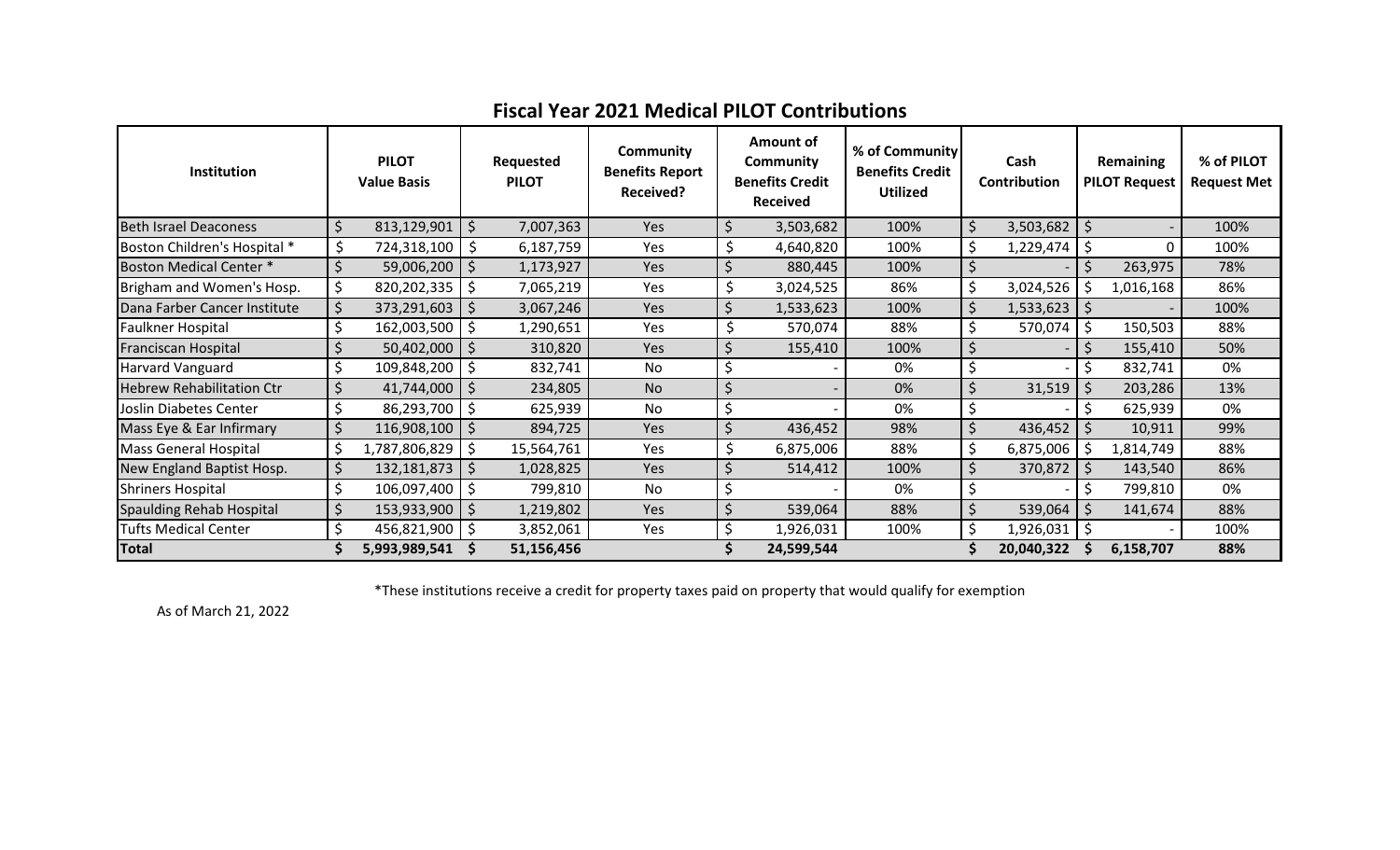## **Fiscal Year 2021 Cultural PILOT Contributions**

| <b>Institution</b>               | <b>PILOT</b><br><b>Value Basis</b> |     | Requested<br><b>PILOT</b> | Community<br><b>Benefits Report</b><br><b>Received?</b> | <b>Amount of</b><br>Community<br><b>Benefits Credit</b><br>Received | % of Community<br><b>Benefits Credit</b><br><b>Utilized</b> | Cash<br>Contribution | Remaining<br><b>PILOT Request</b> | % of PILOT<br><b>Request Met</b> |
|----------------------------------|------------------------------------|-----|---------------------------|---------------------------------------------------------|---------------------------------------------------------------------|-------------------------------------------------------------|----------------------|-----------------------------------|----------------------------------|
| <b>Bayridge Center</b>           | 29,788,000 \$                      |     | 129,835                   | <b>No</b>                                               |                                                                     | 0%                                                          |                      | 129,835                           | 0%                               |
| <b>Boston Symphony Orchestra</b> | \$<br>28,072,562                   |     | 114,774                   | <b>Yes</b>                                              | 57,387                                                              | 100%                                                        | 57,387               |                                   | 100%                             |
| <b>Children's Museum</b>         | $31,029,000$   \$                  |     | 140,730                   | N <sub>o</sub>                                          |                                                                     | 0%                                                          |                      | 140,730                           | 0%                               |
| <b>Gardner Museum</b>            | 27,868,501                         |     | 112,982                   | No                                                      |                                                                     | 0%                                                          | 20,000               | 92,982                            | 18%                              |
| Inst. of Contemporary Art        | 37,162,500                         | l S | 194,581                   | <b>Yes</b>                                              | 97,290                                                              | 100%                                                        |                      | 97,290                            | 50%                              |
| <b>MASCO</b>                     | 50,947,000                         |     | 315,605                   | Yes                                                     | 157,802                                                             | 100%                                                        | 157,802              |                                   | 100%                             |
| <b>Museum of Fine Arts</b>       | 282,996,699                        |     | 2,352,596                 | Yes                                                     | 1,176,298                                                           | 100%                                                        | 70,618               | 1,105,680                         | 53%                              |
| Museum of Science                | 34,903,500                         |     | 174,747                   | <b>Yes</b>                                              | 87,374                                                              | 100%                                                        |                      | 87,374                            | 50%                              |
| <b>New England Aquarium</b>      | 70,176,100   \$                    |     | 484,431                   | <b>No</b>                                               |                                                                     | 0%                                                          |                      | 484,431                           | 0%                               |
| <b>WGBH</b>                      | 49,902,500 \$                      |     | 306,434                   | Yes                                                     | 153,217                                                             | 100%                                                        | 153,217              |                                   | 100%                             |
| <b>Total</b>                     | 642,846,362                        |     | 4,326,715                 |                                                         | 1,729,368                                                           |                                                             | 459,025              | 2,138,322                         | 51%                              |

As of March 21, 2022